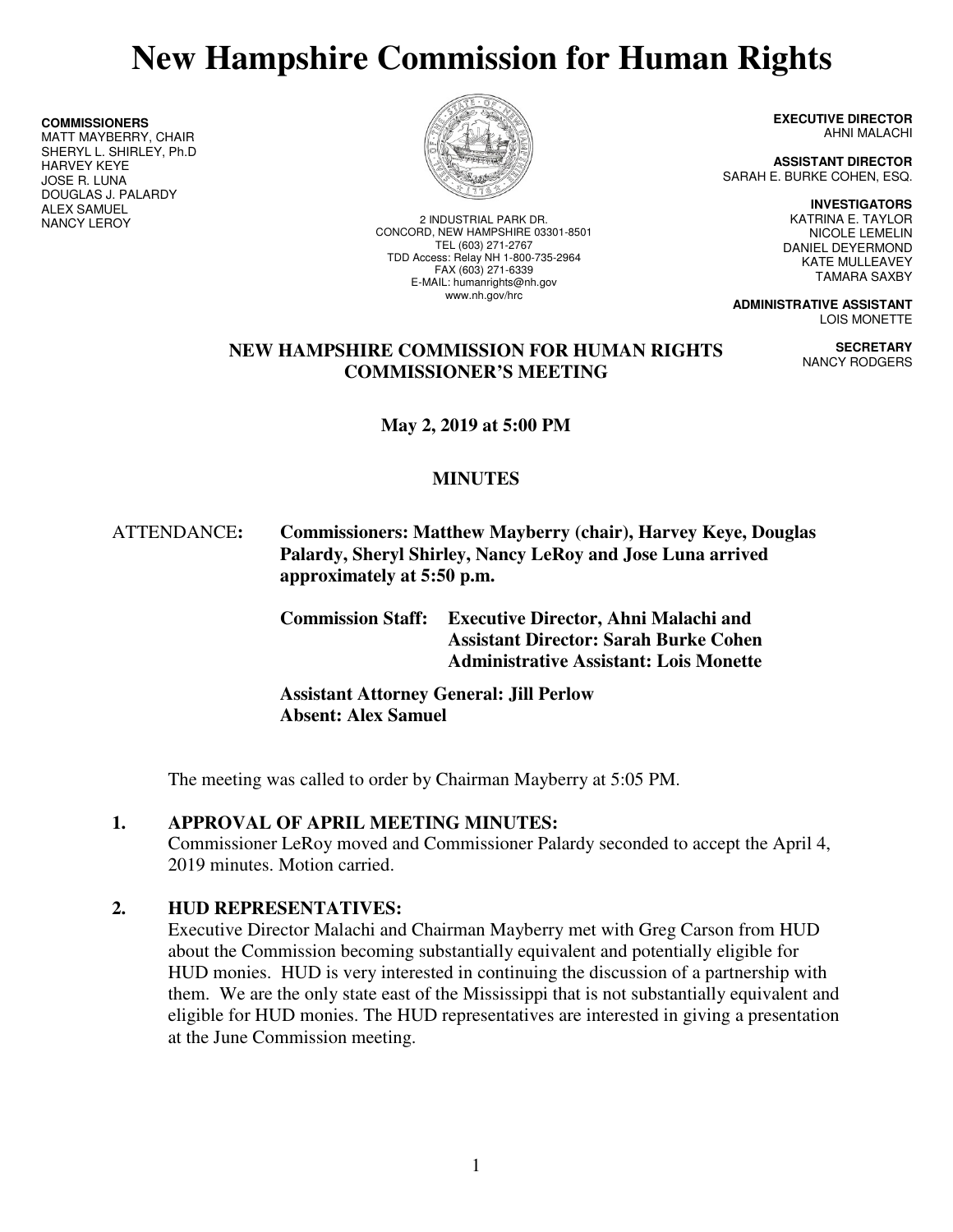#### **3. OFFICE UPDATES:**

Assistant Director Burke Cohen will be presenting sexual harassment training on Monday, May 8<sup>th</sup>.

#### **EEOC Monies for engagement and travel:**

Executive Director Malachi attended the last G & C meeting on April  $17<sup>th</sup>$ . The Commission had an item on the agenda to accept and expend the EEOC monies vouchered for 2018 Engagement and the EEOC National Convention travel reimbursement.

## **LBA Audit:**

The LBA audit is progressing, the auditors will complete their field work around mid-May and then will begin finalizing their report.

## **EEOC 2019 Contract:**

As reported at the last Commission meeting, the EEOC reimbursement rate increased from \$700 to \$800 per charge resolution and \$70 to \$80 per intake services. However, the caveat is with the increased rates the EEOC will be reimbursing the FEPA agencies at 87% of the recommended levels of the District Office for charge resolutions and 100% of the recommended levels for intake services. This means that our contract for full credit resolutions dropped from 186 to 161 cases.

Our plan is to continue working to close 186 cases and potentially request an upward modification close to the end of the fiscal year contingent upon the EEOC making the offer and having money left in its budget. If there isn't money left to upward modify, the additional cases will be closed for the FFY20 contract year.

#### **Engagement Workshops:**

The EEOC Engagement workshops are going to be held the week of August  $16<sup>th</sup>$  in 4 locations around the state. As we get closer to the EEOC/HRC EEO workshops in August, Ken An and Executive Director Malachi will schedule an interview with Fred Kocher on "NH Business" to discuss the workshops.

#### **Mediator Appointment Letter:**

Executive Director Malachi presented for the Commissioners approval a sample letter of appointment for volunteer mediators. This letter will be standardized and sent out to all mediators yearly. We currently have 44 mediators.

## **4. DIVERSITY AND INCLUSION COUNCIL 2018 REPORT:**

Commissioner Luna presented the Diversity and Inclusion Council 2018 report. The Council still has more work to do; it has offered 6 recommendations, which includes4 legislative recommendations, 1 budget recommendation and 1finance recommendation relative to the Commission's funding.